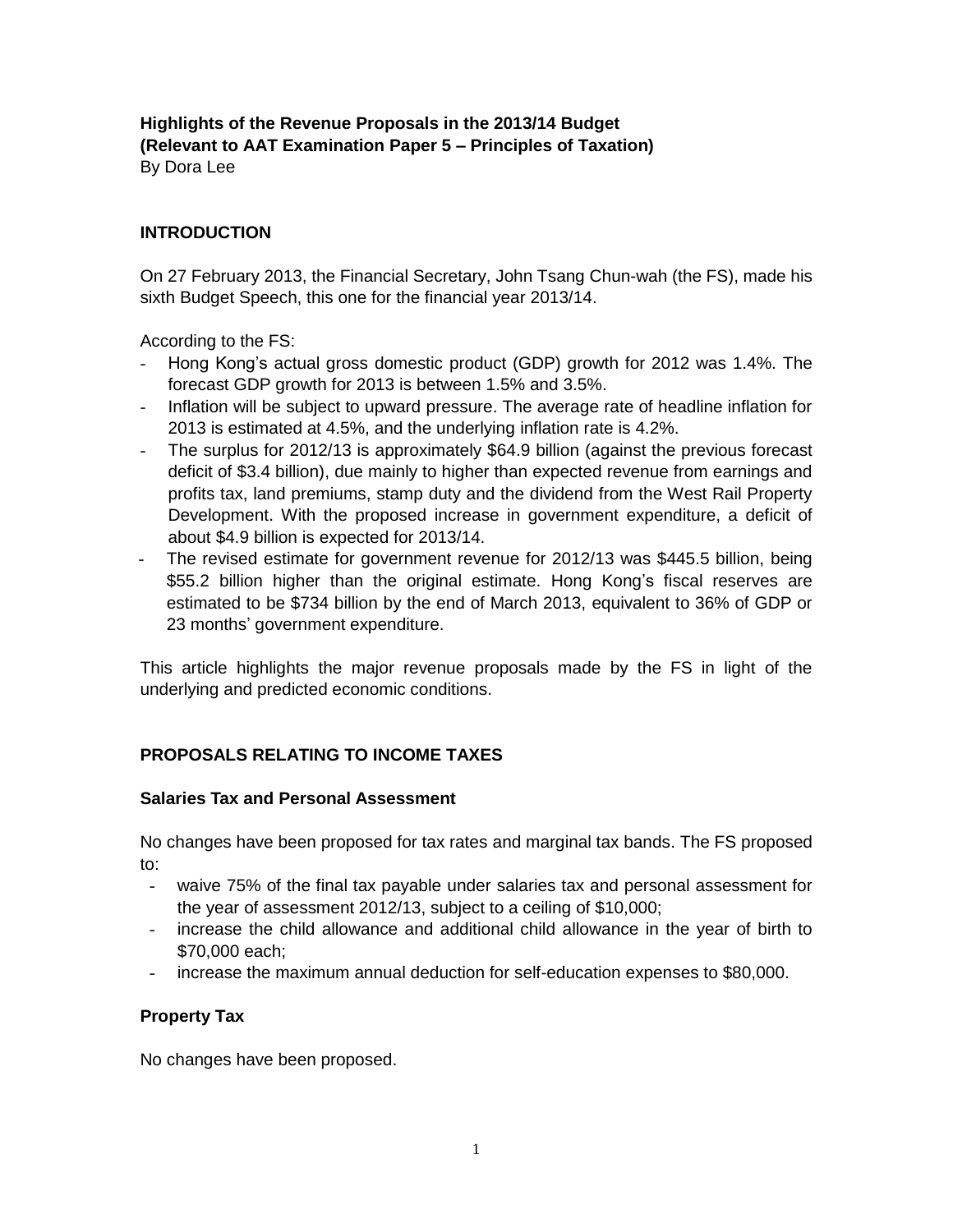# **Profits Tax**

The FS proposed to:

- extend the profits tax exemption for offshore funds to allow private equity funds to enjoy the same tax exemption as offhshore funds;
- reduce the profits tax on the offshore insurance business of captive insurance companies, so that they will enjoy the same tax concessions as those currently applicable to reinsurance companies; and
- waive 75% of the final tax payable under profits tax for the year of assessment 2012/13, subject to a ceiling of \$10,000.

A summary showing the personal allowances and deductions for the years of assessment 2012/13 and 2013/14 (proposed) is shown in Table A.

| 2012/13<br>Year of assessment                                                                                  |          |                       |  |  |
|----------------------------------------------------------------------------------------------------------------|----------|-----------------------|--|--|
|                                                                                                                |          | 2013/14<br>(Proposed) |  |  |
|                                                                                                                | \$       | S                     |  |  |
| <b>Personal allowance</b>                                                                                      |          |                       |  |  |
| <b>Basic allowance</b>                                                                                         | 120,000  | 120,000               |  |  |
| Married person's allowance                                                                                     | 240,000  | 240,000               |  |  |
| Single parent allowance                                                                                        | 120,000  | 120,000               |  |  |
| Child allowance                                                                                                |          |                       |  |  |
| $1st$ to $9th$ child (each)                                                                                    | 63,000   | *70,000               |  |  |
| Additional child allowance in the year of birth (each)                                                         | 63,000   | *70,000               |  |  |
| Dependent parent/grandparent allowance (aged 60 or more,<br>or eligible for government's disability allowance) |          |                       |  |  |
| <b>Basic</b>                                                                                                   | 38,000   | 38,000                |  |  |
| Additional (for dependant living with taxpayer)                                                                | 38,000   | 38,000                |  |  |
| Dependent parent/grandparent allowance (aged 55-59)                                                            |          |                       |  |  |
| <b>Basic</b>                                                                                                   | 19,000   | 19,000                |  |  |
| Additional (for dependant living with taxpayer)                                                                | 19,000   | 19,000                |  |  |
| Dependent brother/sister allowance                                                                             | 33,000   | 33,000                |  |  |
| Disabled dependant allowance                                                                                   | 66,000   | 66,000                |  |  |
| <b>Deductions</b>                                                                                              |          |                       |  |  |
| Self-education expenses                                                                                        | 60,000   | *80,000               |  |  |
| Home loan interest                                                                                             | #100,000 | #100,000              |  |  |

#### **Table A: Personal Allowances and Deductions**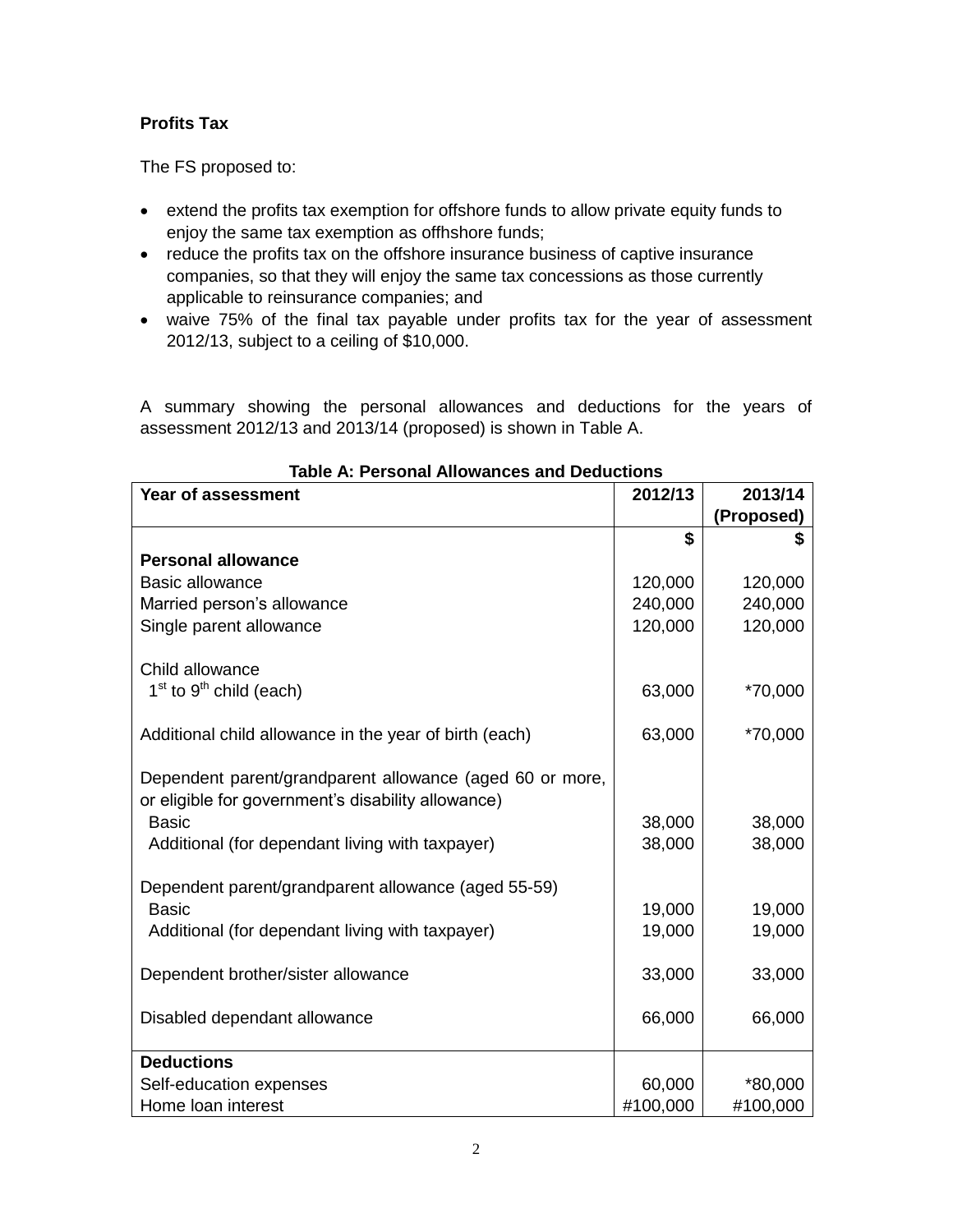| Elderly residential care expenses            | 76,000 | 76,000 |
|----------------------------------------------|--------|--------|
| Contribution to recognized retirement scheme | 14,500 | 15,000 |
|                                              |        |        |
| Approved charitable donations                | 35%    | 35%    |
|                                              |        |        |

\* As proposed by the Financial Secretary in his Budget Speech for 2013/14. # The entitlement period for the deduction of home loan interest is extended from 10 years to 15 years from the year of assessment 2012/13 onwards.

A summary of the tax rates for the years of assessment 2012/13 and 2013/14 is shown in Table B.

|                  | 2012/13                           |     | 2013/14              |     |
|------------------|-----------------------------------|-----|----------------------|-----|
| Standard rate    | 15%                               |     | 15%                  |     |
| Corporation      |                                   |     |                      |     |
| profits tax rate | 16.5%                             |     | 16.5%                |     |
| Progressive tax  | $$1 - $40,000$                    | 2%  | $$1 - $40,000$       | 2%  |
| rates            | \$40,001 - \$80,000               | 7%  | \$40,001 - \$80,000  | 7%  |
|                  | \$80,001 - \$120,000              | 12% | \$80,001 - \$120,000 | 12% |
|                  | > \$120,000                       | 17% | > \$120,000          | 17% |
| Salaries tax     | * Waive 75% of the final tax,     |     | N/A                  |     |
| and personal     | subject to a ceiling of \$10,000. |     |                      |     |
| assessment       |                                   |     |                      |     |
| Profits tax      | * Waive 75% of the final tax,     |     | N/A                  |     |
|                  | subject to a ceiling of \$10,000. |     |                      |     |

# **Table B: Summary of Tax Rates**

\* As proposed by the Financial Secretary in his Budget Speech for 2013/14.

## **PROPOSALS RELATING TO OTHER BUSINESS REGISTRATION FEES AND RATES**

## **Business Registration Fees**

The FS proposed to waive business registration fees for the year 2013/14. The Revenue (Reduction of Business Registration Fees) Order 2013 was gazetted on 1 March 2013 to effect the proposal to waive the fees for

- business registration certificates, and
- branch registration certificates

that commence on/after 1 April 2013 but before 1 April 2014.